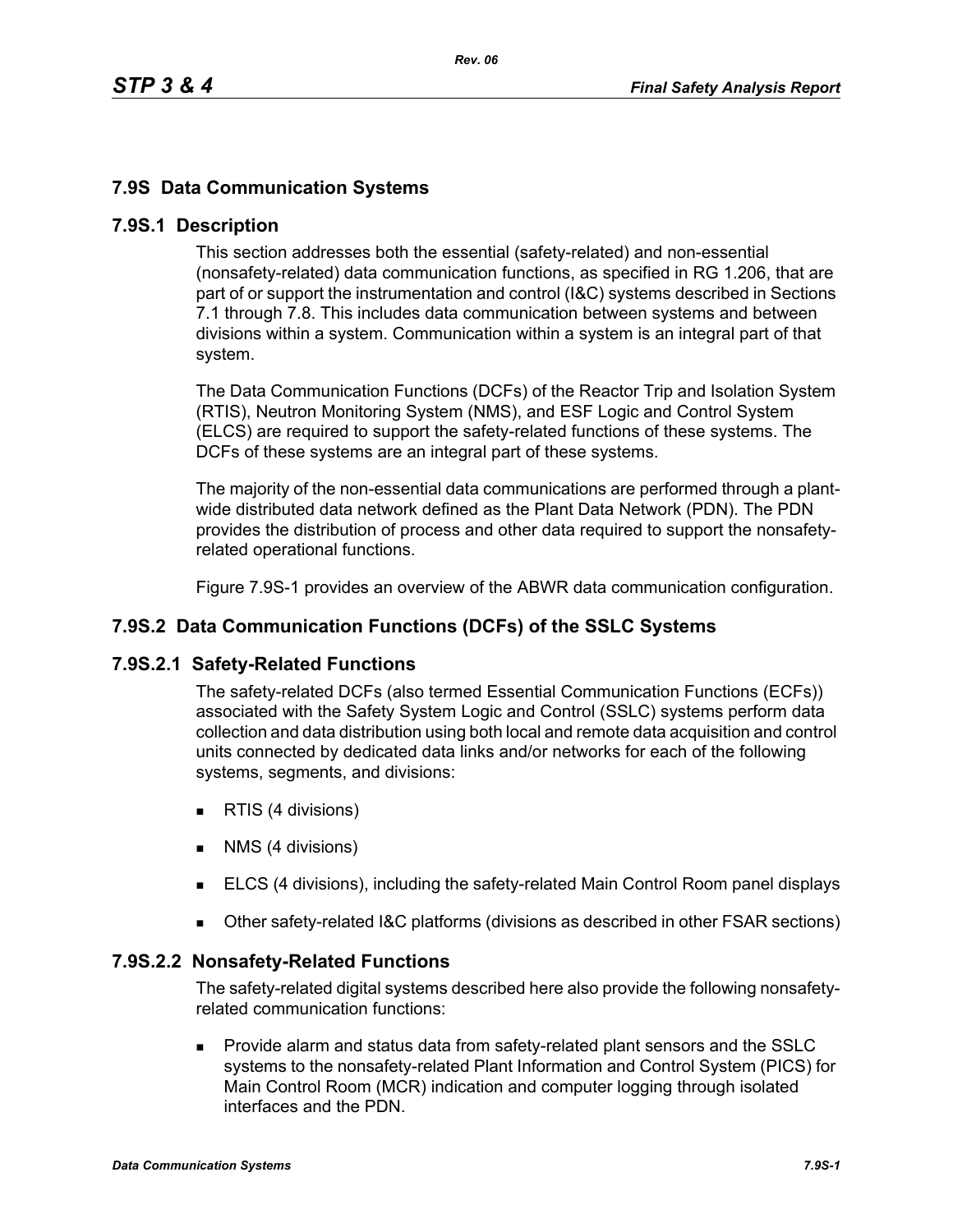*Rev. 06*

- Provide selected safety-related plant process data to the nonsafety-related control systems through isolated interfaces. The interconnection of Class 1E communication to non-Class 1E devices is done using fiber optic cable. The fiber optic cable provides the necessary electrical isolation. Communication to nonsafety-related systems are controlled by the safety device to assure no communication task will interfere with the safety system performing intended functions.
- **Provide for the transfer of the NMS calibration data from the nonsafety-related PCF** to the NMS. Plant personnel action to manually accept the data transfer to the operational safety side is required for such data to be accepted.

### **7.9S.2.3 Communication Within a Division**

The safety-related data communication is based on serial, point-to-point data transmission. The transmission is purely unidirectional without acknowledgment from the other side. The transmitting and receiving devices are optically isolated from each other. The integrity of the links and the data transmitted is monitored by the receiver. The data transmission cycle time is fixed and the communication is deterministic. Self diagnostics are used to monitor the proper operation of data links.

Use of a system or segment data communication function to communicate command and control signals to final actuators varies by each system or segment. ELCS provides control signals to remote input/output devices through its data communication links. RTIS inputs and control outputs are directly connected to field devices. NMS provides no control signals to final actuators, but does provide direct connected trip data to RTIS .

Safety-related data communication is used by RTIS and NMS to transmit safety related display information to the ELCS.

The ELCS utilizes a deterministic network within each division to support main control room safety related displays and maintenance and test functions.

### **7.9S.2.4 Communication Between Divisions**

For RTIS and ELCS, limited communication between divisions is necessary. For example, individual divisional input trip determinations must be shared between divisions in order to support two-out-of-four voting for divisional trip outputs. To support this, there are a limited set of dedicated data communication links from each division to each of the other divisions. The links provide a qualified and isolated, point-to-point, single direction communication path between divisions so as to preserve divisional independence.

The NMS does not rely on data communication between divisions.

#### **7.9S.2.5 Design-Basis Information**

The safety-related DCFs (also termed ECFs) have the following safety design basis: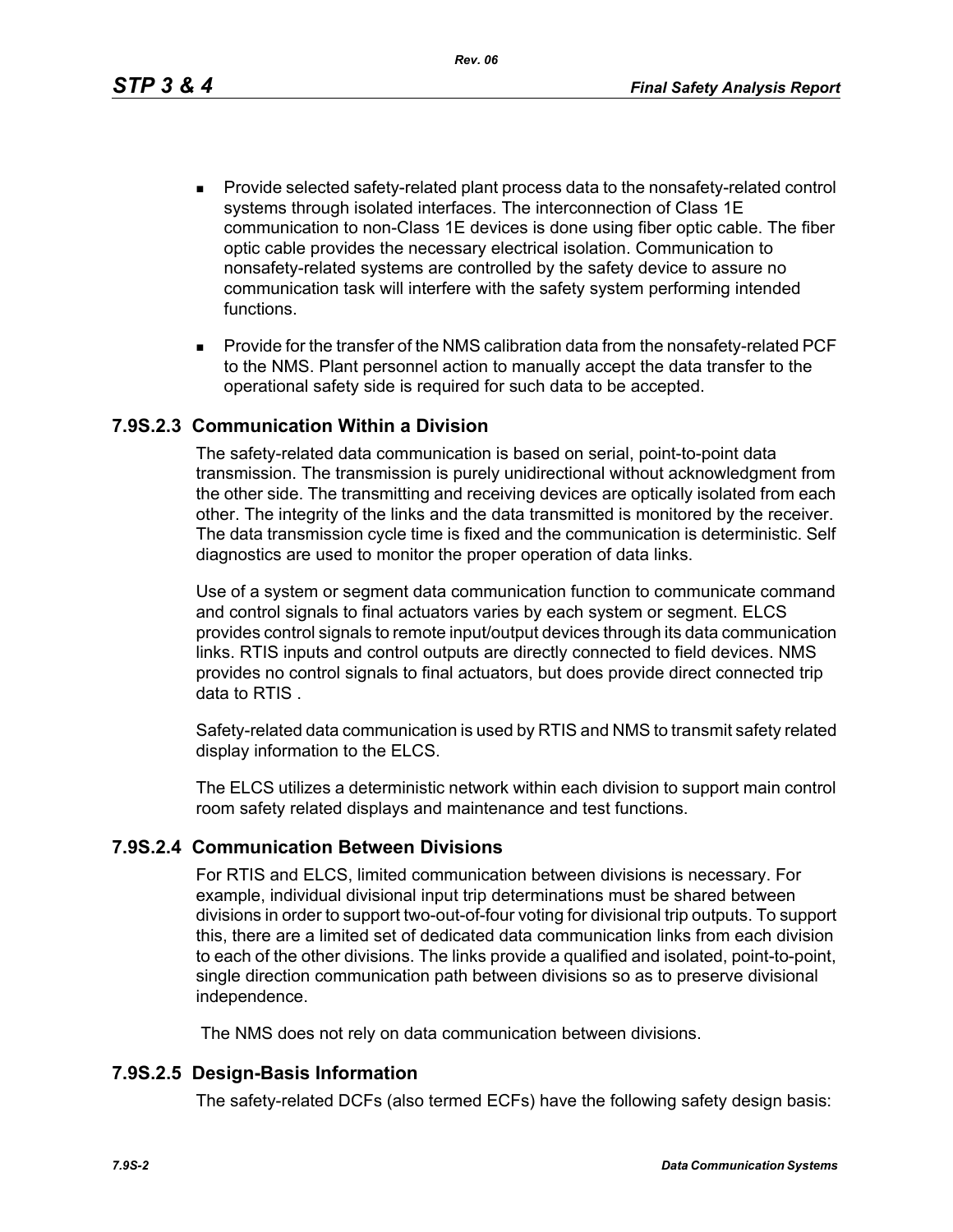*Rev. 06*

- Provide for the transmittal of data between input/output (I/O) devices, (locally and remotely) and controllers. This allows process information, equipment status information, and operator input to be made available to controllers for the processing of safety-related control functions, and making the controller output information available to I/O devices for distribution to final actuators and operator interfaces.
- **Provide for the transmittal of data between divisions or from safety-related systems** to nonsafety-related systems through qualified isolation devices such as fiber optic communication.
- Provide data communication that is predictable and verifiable (deterministic) and that does not compromise the functionality of either the transmitting or receiving system.

# **7.9S.2.5.1 Quality of Components and Modules**

Applicable quality assurance provisions of 10 CFR 50 Appendix B, IEEE 603 and IEEE 7-4.3.2 are applied to the SSLC systems, of which the ECFs are integral parts.

### **7.9S.2.5.2 Software Quality**

Development of software for the safety system functions within the SSLC systems, including their ECFs, conforms to the guidance of IEEE 7-4.3.2 and Branch Technical Position BTP- HICB-14 as discussed in Appendix 7B to this chapter.

### **7.9S.2.5.3 Protocol Support of Performance Requirements**

The real-time performance of SSLC systems, including their ECFs, in meeting the requirements for safety system trip and initiation response conforms to BTP-HICB-21. Each communication interface operates independently and asynchronously with respect to other communication interfaces. Maximum time delay from input to output is deterministic, based on the control logic and communication design. Data rates (bandwidth) are constant as the communication modules provide the same data elements to each destination at the prescribed frequency. Timing signals are not exchanged between divisions of independent equipment or between controllers within a division. Timing requirements of IEEE-603 are also met.

### **7.9S.2.5.4 Reliability**

The simplicity of the communication design, combined with self diagnostics make the ECFs of the SSLC highly reliable. The two-out-of-four logic prevents any single error from causing or preventing an actuation of functions.

Errors are detected by self-diagnostic tests (i.e. checksum, parity check, or reception of a keep-alive signal). Should data not be available, the logic takes predetermined action based on the specific data involved.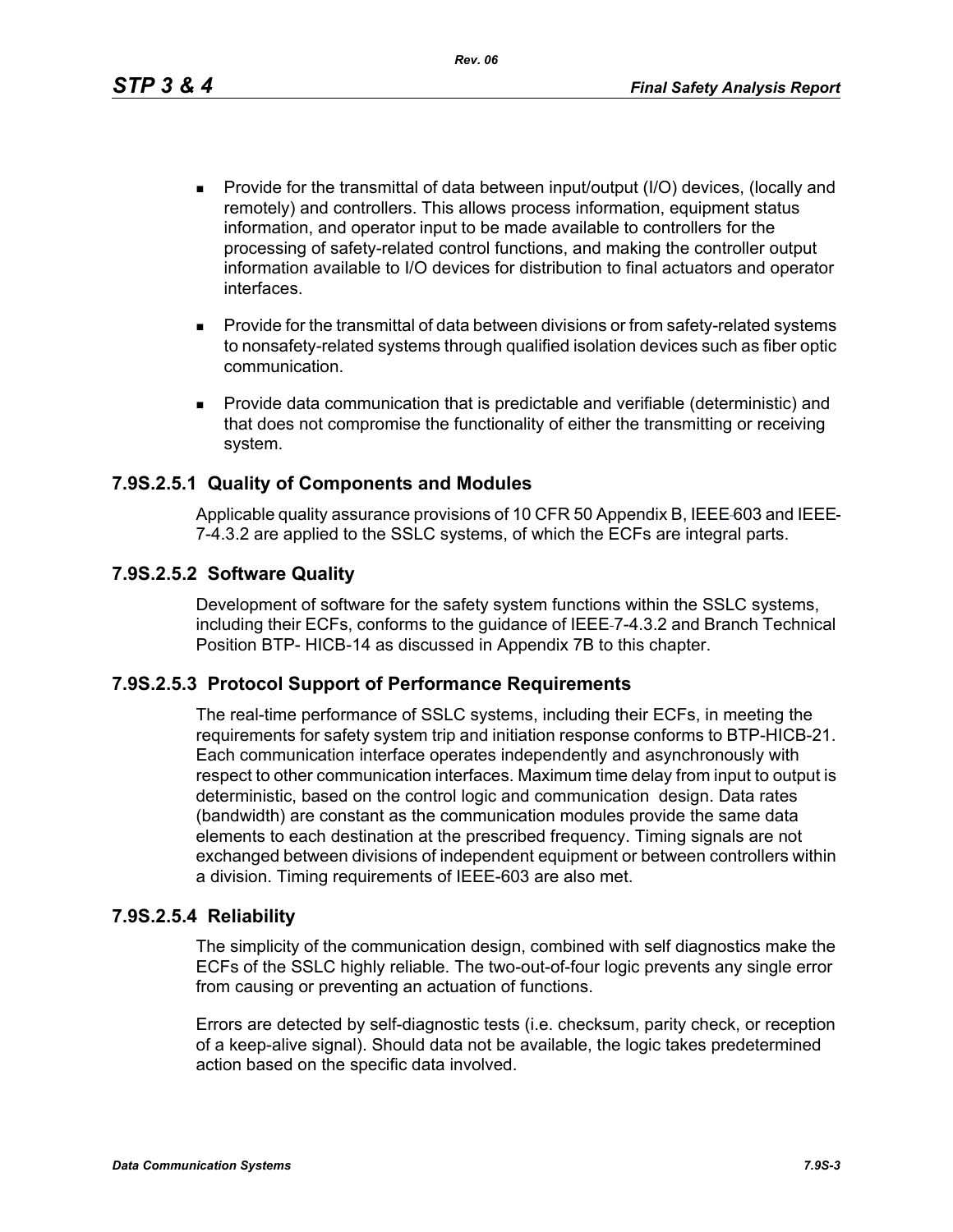# **7.9S.2.5.5 External Access Control**

There are no unprotected electronic paths by which unauthorized personnel can change plant software or display erroneous status information to the operators. Interfaces external to the plant are through security protected interfaces that allow communication between the nonsafety PDN to the offsite Emergency Operations Facility (EOF). Although the EOF Workstation contains login protection (passwords or other protective measures), the data access control resides in the site security protected interfaces and data servers.

The SSLC ECFs are additionally protected by isolated interfaces to the nonsafety PDN that only allow one-way data transfer from the safety to nonsafety network. The SSLC networks have no direct external electronic paths.

### **7.9S.2.5.6 Single Failure Criterion**

The ECFs of the SSLC systems satisfy the requirements of the single-failure criterion through conformance to IEEE-603, IEEE-379 and Regulatory Guide 1.53. Communication between divisions preserves divisional independence such that a failure in one division does not affect other divisions.

### **7.9S.2.5.7 Independence**

The ECFs of the SSLC systems satisfy the requirements for independence through conformance to Clauses 4.6 and 4.7 of IEEE-279, IEEE-384, IEEE-603, and Regulatory Guide 1.75. Divisions are physically separated and electrically isolated from each other. Divisions have separate power sources. Transmission of logic signals between divisions is through qualified isolation devices.

NMS can receive calibration data from nonsafety-related maintenance support systems. On a divisional level, a division must be manually placed in inop and manually verified and accepted before such data is allowed in the portion of the device performing the safety function. Only limited data in a strict format will be accepted by the safety device.

To meet the requirements of IEEE-384 and Regulatory Guide 1.75, the protective covering of the fiber optic-based cables are flame retardant. The cables are passed through physical, safety class barriers, where necessary, for separation of Class 1E circuits and equipment from other Class 1E equipment or from non-Class 1E equipment. The ECF equipment is kept physically separate to minimize the effects of design basis events. During operations, the functionality of the ECFs of SSLC, NMS and RTIS is independent of nonsafety systems.

### **7.9S.2.5.8 Protection System Failure Modes**

The RTIS and NMS systems are designed to fail into a safe state upon loss of communications. ELCS fails as-is during communication failure, that is, system controllers continue to operate based on the last command.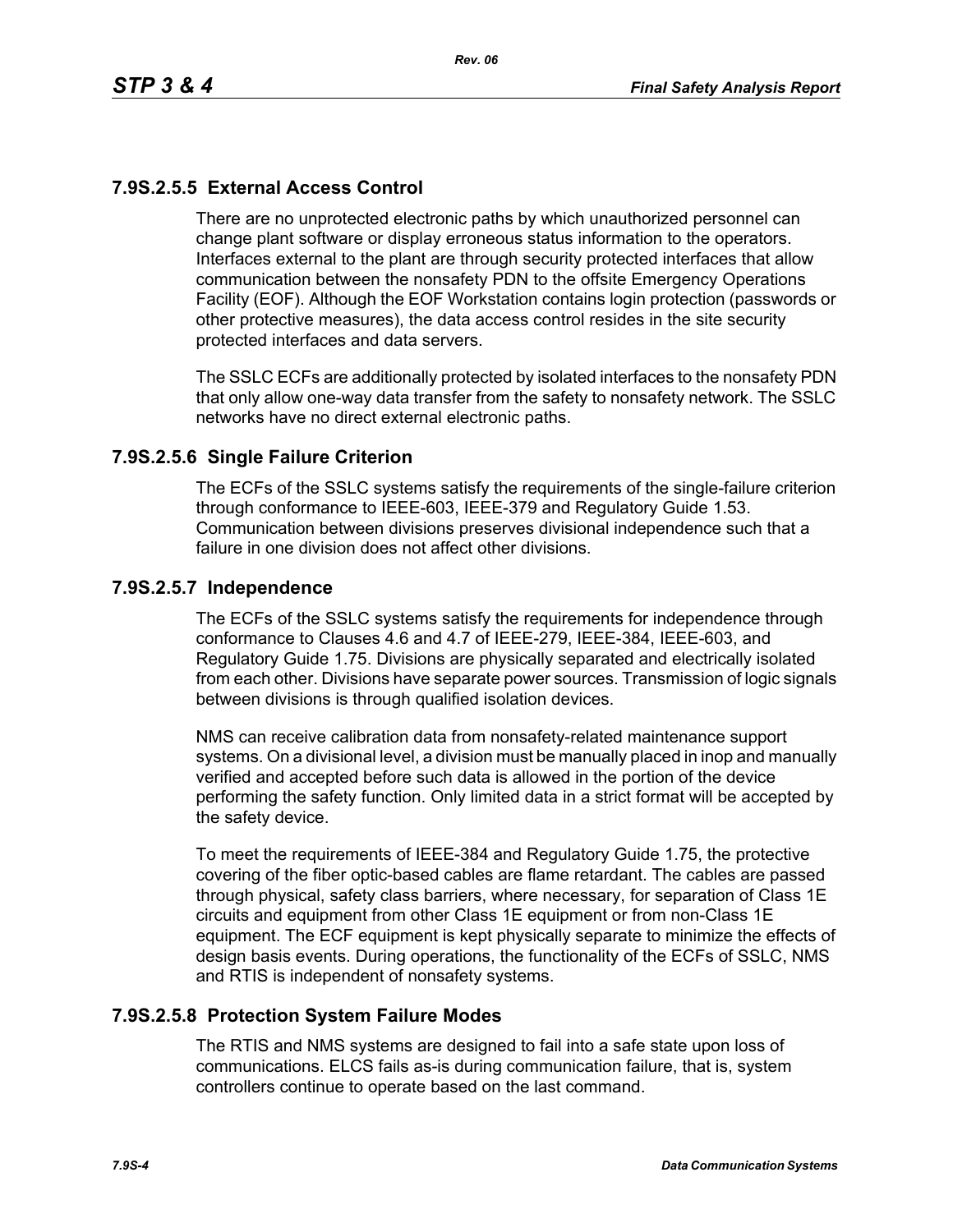### **7.9S.2.5.9 Testing and Surveillance**

The safety-related DCFs (ECFs) are integral functions of the SSLC systems. SSLC testing features and surveillances encompass those related to the ECFs. SSLC testing and surveillance is covered in 7.1.2.1.6.

### **7.9S.2.5.10 Bypass and Inoperable Status Indications**

The safety-related DCFs (ECFs) are integral functions of the SSLC systems. SSLC bypass and inoperable status indications encompass those related to the ECFs that provide information for compliance with RG 1.47.

### **7.9S.2.5.11 Isolation Protection**

Fiber optic-based isolation devices are expected to have less difficulty than previous isolation devices in complying with all qualification requirements due to their small size, low mass, and simple electronic interfaces. The basic materials and components, except for the fiber optic cable itself, are the same as those used in existing, qualified isolation devices. A major advantage of fiber optics is that signals can be transmitted long distances and around curves through the isolating medium; thus, the physical, safety-class barrier required for separation of Class 1E devices may be provided by just the cable length if the protective covering and any fill materials of the cable are made properly flame-retardant. For short distances, the fiber optic cable can be fed through a standard safety class structure.

#### **7.9S.2.5.12 Diversity and Defense-in-Depth**

Diversity and defense-in-depth is covered in Appendix 7C. FMEA is discussed in Appendix 15B.

#### **7.9S.2.5.13 Seismic Hazards**

All of the equipment implementing the ECFs of the SSLC is located in Seismic Category I structures and meets RG 1.100 and IEEE 344.

Fiber optic isolation devices are expected to have less difficulty than previous isolation devices in complying with all qualification requirements due to their small size, low mass, and simple electronic interfaces. The basic materials and components, except for the fiber optic cable itself, are the same as those used in existing, qualified isolation devices.

### **7.9S.2.6 Analysis**

#### **7.9S.2.6.1 General Requirements Conformance**

The ELCS, RTIS and NMS each have safety-related data communication functions for data collection and data distribution. Each system provides four independent communication functions to serve the four divisions of plant protection and safety systems and safety- related display systems. These communication functions are classified as safety-related since they are considered integral parts of the safetyrelated systems that they serve.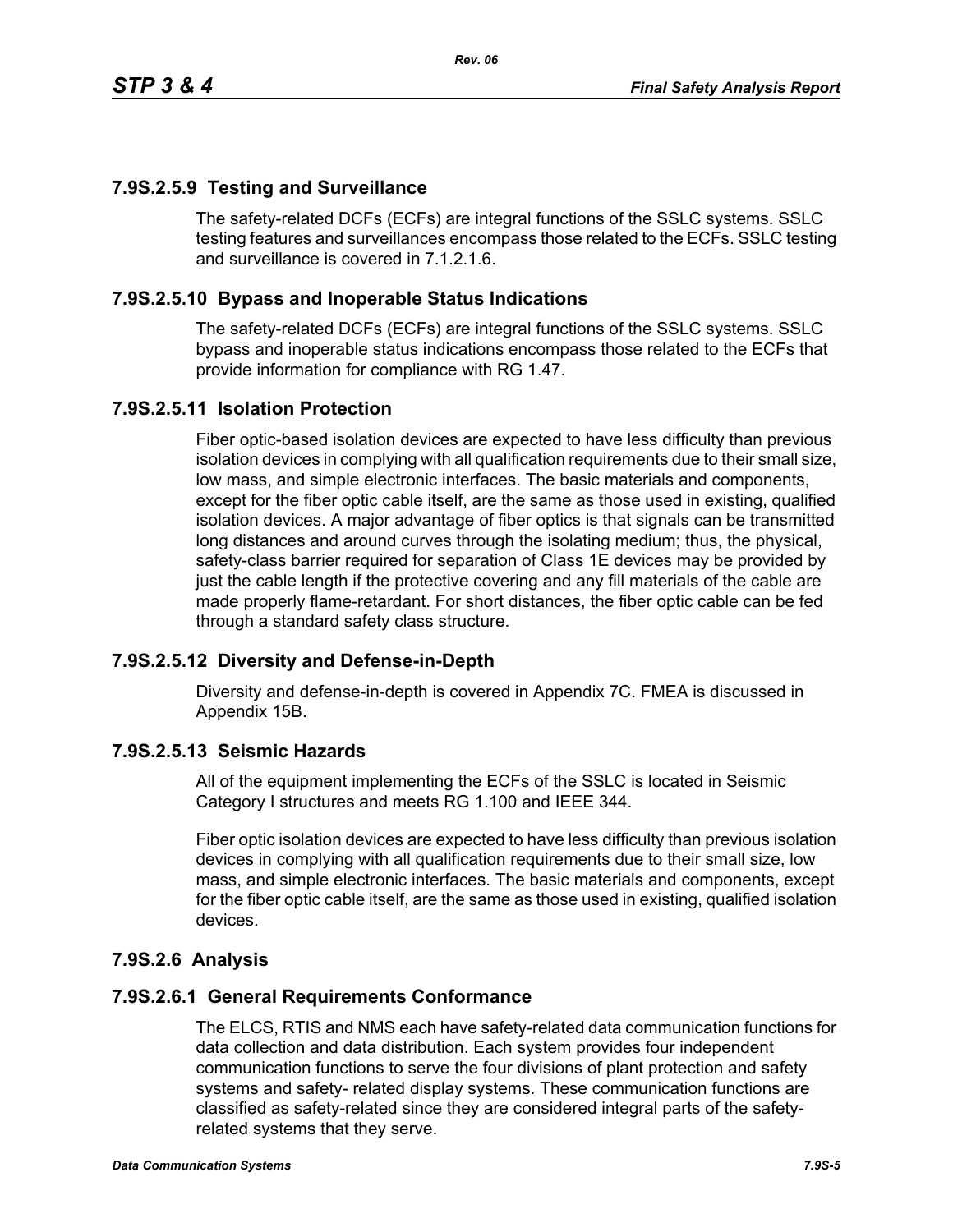# **7.9S.2.6.2 Specific Regulatory Requirements Conformance**

The safety-related DCFs are integral functions of the SSLC systems. Conformance to specific regulatory requirements related to the safety-related DCFs is addressed in the sections related to the SSLC systems.

### **7.9S.3 Plant Data Network (PDN)**

### **7.9S.3.1 Plant Data Network (PDN) Functions**

The Non-Essential Communication Functions (NECFs) support the data communications for non-safety-related plant functions. The NECFs are implemented through the use of a distributed Plant Data Network (PDN). The PDN provides a plant wide, highly reliable, high speed data communication network for plant control, monitoring, and other related operational needs.

The PDN is nonsafety-related and supports the collection and distribution of data for multiple systems using a layered network design. A control layer is designated for systems and information that directly impact plant operation. The PDN has other communication layers that support other selected nonsafety-related functions.

The control network supports data communication between:

- **Process I/O units, controllers, engineering workstations**
- Network monitoring, historical data storage units, control building workstations
- **Main control room panel displays and workstations that support the operator** interfaces
- **Printers**
- Network gateways that support the one-way acquisition of data from the safety systems for plant data historian recording and for use on nonsafety displays.

The PDN supports data communication to workstations for the Technical Support Center (TSC), the Emergency Operations Facility (EOF) and other external data users (e.g., engineering offices). External connectivity is limited and only provided from the network through a security protected interface.

The PDN is designed around a fully redundant, fiber-optic based backbone. The backbone is defined as the cabling between the core switches and between the core and zone switches. The PDN provides sufficient throughput capacity to support all of the data communication needs including the PICS needs to acquire, process and store data at the required scan and processing rates from available data sources, as well as support displays.

### **7.9S.3.1.1 PDN System Interfaces**

The PDN interfaces with the controllers, gateways, communication interface modules, engineering workstations, main control panel workstations and printers through zone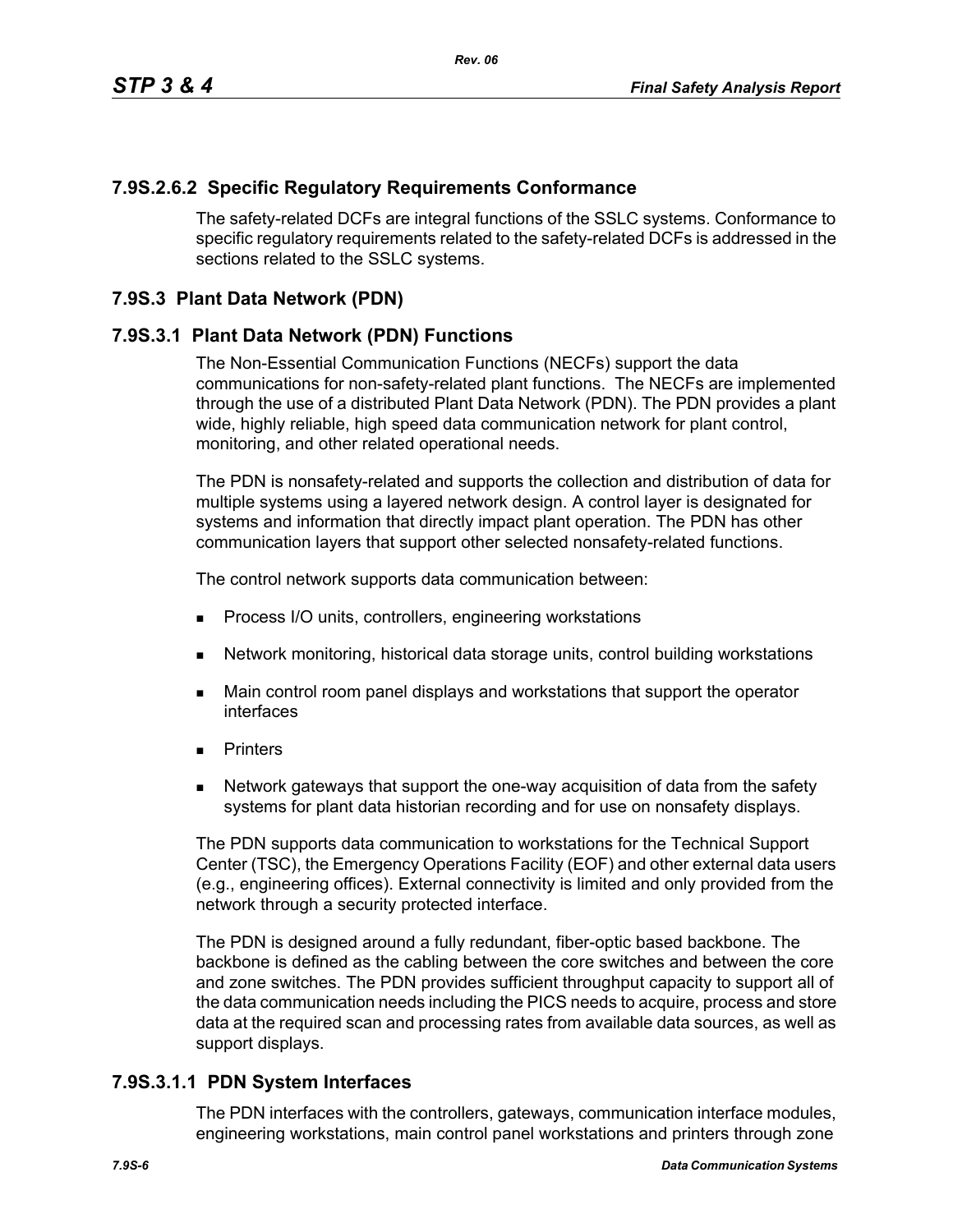*Rev. 06*

switches. The PDN also interfaces with the ELCS and RTIS through isolated interfaces that only allow one-way data transfer from the ELCS and RTIS to the PDN. The isolation method is through the use of fiber optic-based communication that does not have the capability of receiving communications from the transmitting source. Interface to the NMS is explained in 7.9S.2.2.

The PDN also interfaces with the TSC and EOF through a security protected interface, for example a firewall.

# **7.9S.3.1.2 PDN Classification**

The PDN is classified as nonsafety-related. The PDN is essential to power generation through its data communication support of operation and the power generation systems control and monitoring functions performed by other equipment.

# **7.9S.3.1.3 PDN Power Sources**

Two separate Non-Class 1E feeds from the Non-Class 1E 120 Vital AC (VAC) or 125 VDC systems power the PDN. This redundancy allows the PDN to operate such that any single failure in the system power supplies will not cause the loss of data communications to the interfacing systems or equipment.

The power sources automatically switch over upon failure of one power source or power supply module.

### **7.9S.3.1.4 PDN Equipment**

PDN hardware includes core switches, zone switches, security devices, mounting cabinets, patch panels, fiber-optic cables and associated junction boxes and cable supports.

# **7.9S.3.1.5 PDN Testability**

Network monitoring is an integral part of the PDN and provides the capability to continuously monitor network operation and performance. Network monitoring workstations allows system management, test, and control of the PDN functions.

### **7.9S.3.1.6 PDN Environmental Considerations**

The PDN is designed to operate in the normal plant environment where it is located. Its support function serves power generation purposes only. It is not required for safety purposes and is not required to operate after a design basis accident.

# **7.9S.3.1.7 PDN Operational Considerations**

No operator actions are required since the system is capable of self-starting following power interruptions, or any other single failure, including any single switch failure. After repairs or replacements are performed, PDN equipment automatically re-initializes to normal status when power is restored.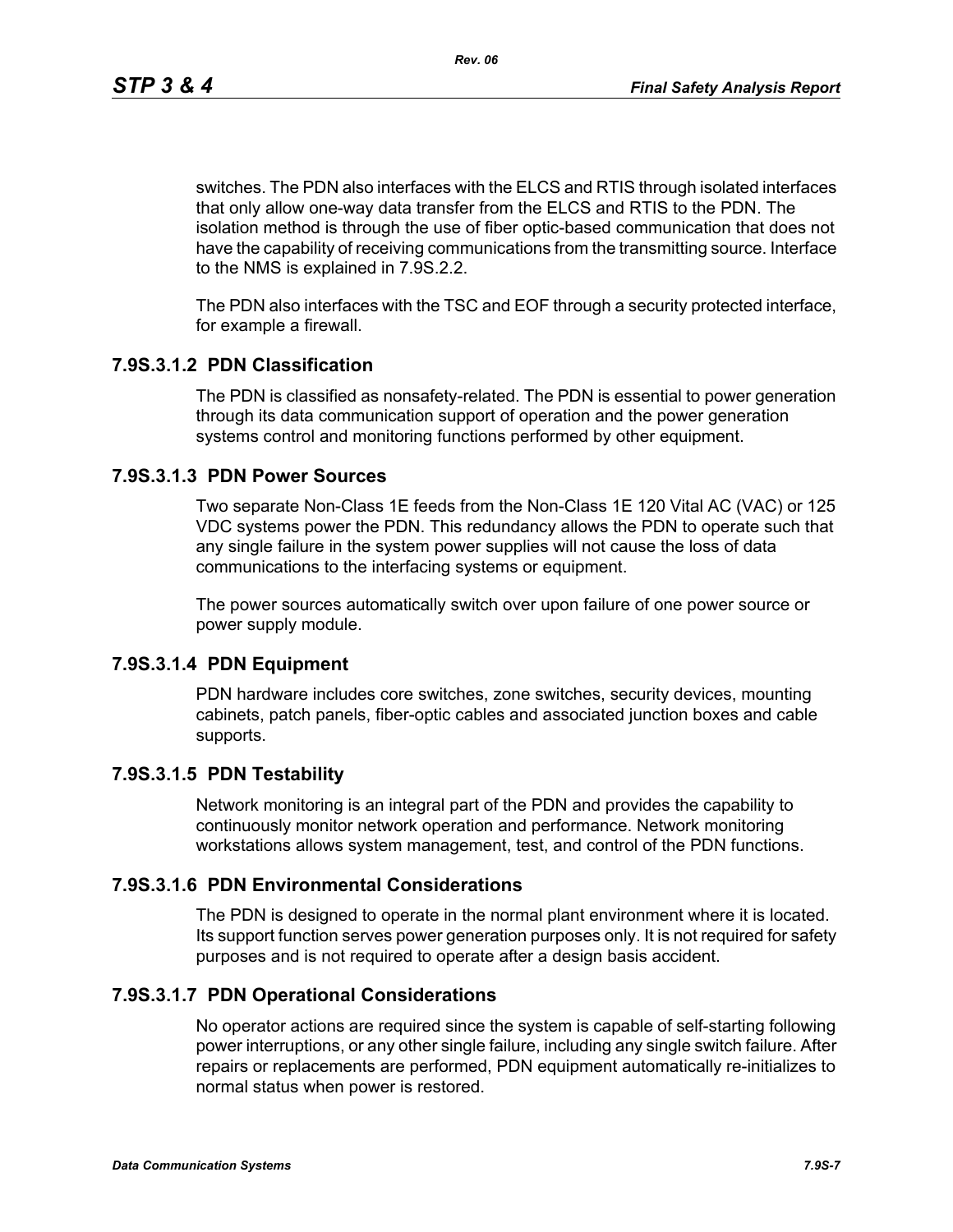# **7.9S.3.1.8 PDN Operator Information**

The self-test provisions of the PDN are desired to alert the operator to system anomalies via alarms. Problems are alarmed . The system is designed such that no control output or alarm is inadvertently activated during system initialization or shutdown.

# **7.9S.3.2 PDN Design Basis Information**

The PDN has no safety design basis.

### General Design Functions

The PDN provides a plant wide distributed data communication networks to support the plant control and monitoring (nonsafety-related) systems. The PDN includes the active electrical components and connectivity (such as switches and cabling), between the components defined by other plant systems. The PDN also includes the associated communication software required to support its function of providing plant-wide data for distributed control and monitoring.

The PDN is the means by which process data is distributed to the various nonsafetyrelated plant control and information systems requiring data and to the main control room for processing and display.

*(1)* System Interface

The PDN control network interfaces with nonsafety-related controllers, gateways, communication interface modules, engineering workstations, main control panel workstations, and printers through zone switches.

*(2)* Classification

The PDN, of itself, is neither a power generation system nor a protection system. It is a data communication network utilized for transmission of data for power generation (nonsafety-related) systems. It is classified as nonsafety-related.

*(3)* Power Sources

The PDN receives its power from two separate non-Class 1E distribution panels from the non-Class 1E 120 VAC UPS and 125 VDC. This redundancy allows the PDN to supply dual logic functions such that any single failure in the system power supplies will not cause the loss of the validated outputs to the interfacing actuators and to the monitors and displays.

*(4)* Equipment

The PDN hardware is comprised of fiber optic-based or direct connection cabling, switches, security devices and gateway devices. These interface with the PICS control devices and gateways.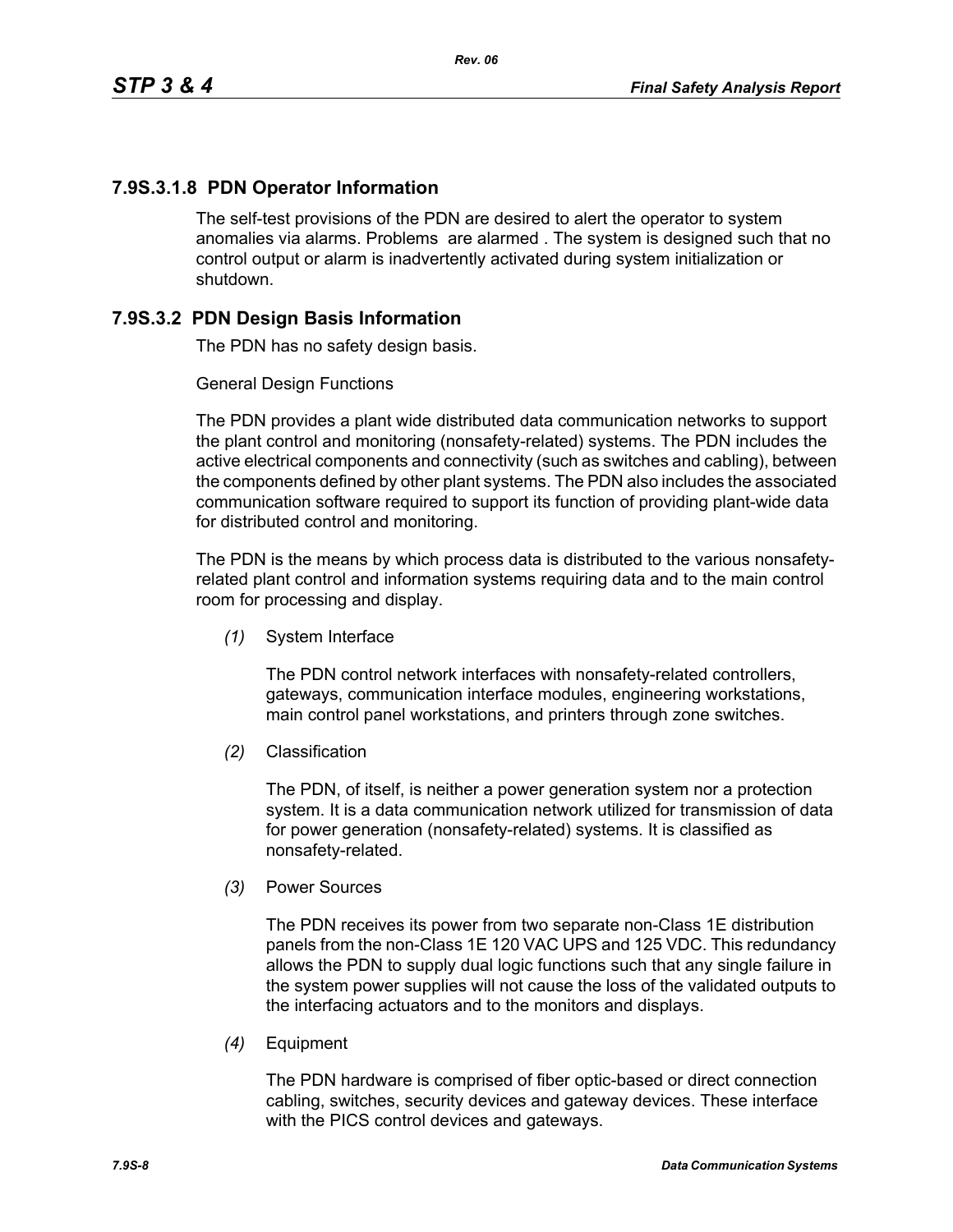*(5)* Diagnostics and Testability

The PDN contains built in, continuously running, self-diagnostic capabilities to sense and correct or block data and device errors. Faults or problems are logged and alarmed.

*(6)* Environmental Considerations

The PDN is not required for safety purposes, nor is it required to operate after the design basis accident. Its support function serves power generation purposes only and it is designed to operate in the normal plant environment.

*(7)* Operational Considerations

The PDN automatically initiates for both cold and warm starts. No operator actions are required in that the PDN is capable of self-starting following power interruptions, or any other single failure, including any single processor failure. After repairs or replacements are performed, the PDN automatically re-initializes to normal status when power is restored to any unit and automatically resets any alarms.

*(8)* Operator Information

The self-test provisions are designed to alert the operator to system anomalies via interfaces with the PICS. The circuitry is designed such that no communication is inadvertently activated during network initialization or shutdown. For such events, control outputs change to predetermined failsafe outputs.

The PDN has the following nonsafety-related design bases:

- Transmits data between controllers.
- Allows for process and equipment status information and operator input to be available to controllers for the processing of nonsafety-related control functions.
- **Provides for the receipt of data from the safety-related DCFs through isolated** interfaces to nonsafety-related workstations, controllers and historians for the purposes of display and alarm to operators, transient analysis and sequence-ofevents recording and nonsafety-related control functions.
- Provides for the transmission of data to interfaces with the Technical Support Center (TSC) and Emergency Operations Facility (EOF).

# **7.9S.3.3 Analysis**

### **7.9S.3.3.1 General Requirements Conformance**

The PDN constitutes neither a power generation system nor a protection system, by itself. It is a support function utilized for the transmission of data for power generation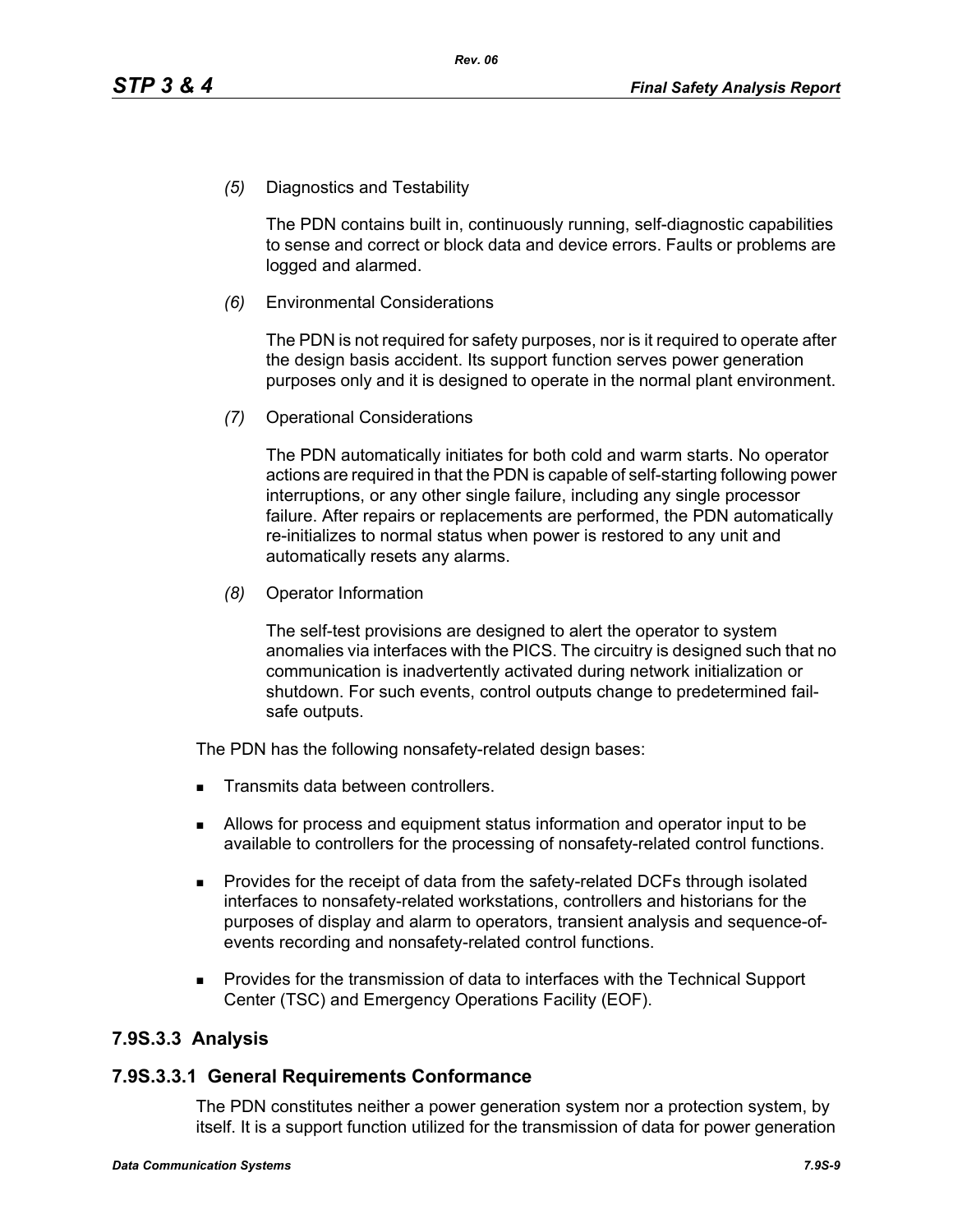(nonsafety-related) systems and their associated sensors, actuators and interconnections. The PDN equipment is classified as nonsafety-related and does not interface with any engineered safeguard or safety-related system except for the reception of isolated signals for alarm, display or nonsafety-related control purposes as discussed in Subsection 7.9S.2.2. The PDN supports power generation systems. As such, it meets the same functional requirements imposed on those systems. Although not required to meet the single-failure criterion, the PDN equipment is redundant and receives its power from redundant, highly reliable power sources such that no single failure will cause its basic function to fail.

The PDN equipment and software is also diverse from those implementing the safetyrelated DCFs of the SSLC systems (different hardware and/or software) to minimize the effect of common-mode failures as discussed in IEEE7-4.3.2.

### **7.9S.3.4 Specific Regulatory Requirements Conformance**

Table 7.1-2 identifies the nonsafety-related control systems and the associated codes and standards applied in accordance with Section 7.9 of the Standard Review Plan. It provides specific enhancement for control systems in their conformance with GDCs 13 and 19.